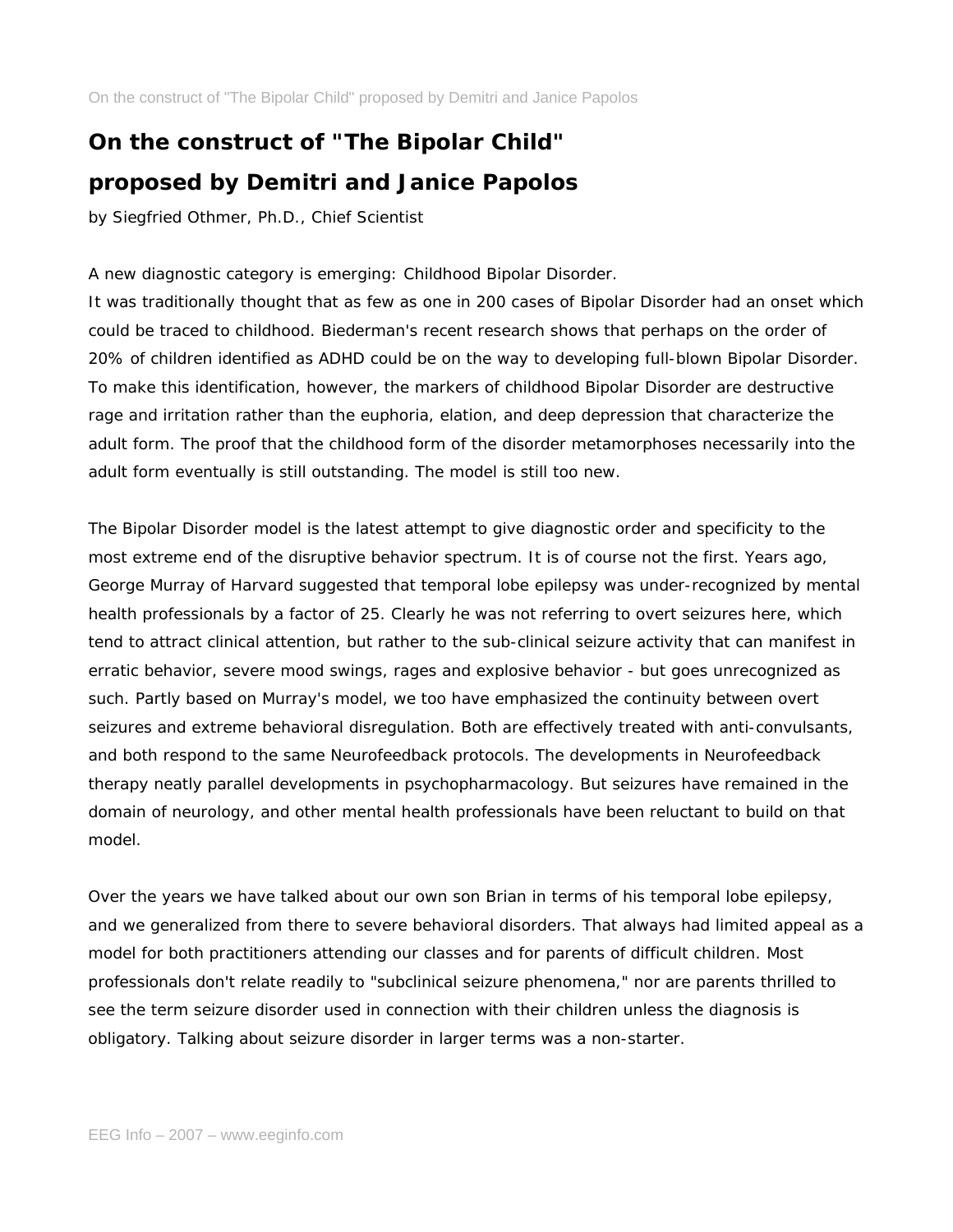A second major attempt to bring order to this end of the behavioral continuum was by David Comings, who is most closely identified with the spectrum theory of Tourette Syndrome, which includes rages, explosive behavior, the Jekyll-Hyde personality, and severe mood swings among its descriptors. In fact, Comings already pointed out the close correspondence of Tourette symptoms with those of Bipolar Disorder. This more inclusive view of Tourette Syndrome has remained controversial, however. And parents were no more thrilled to have their child described in terms of Tourette Syndrome than they were about sub-clinical seizures.

As I now read Papolos, I find a lot of our son Brian's behavior described there. And to talk about it as Bipolar Disorder rather than seizures makes it more relevant to the mental health professional in general. Papolos is carving out a clinical category that is broadly inclusive, but also has face validity. And parents are rallying around. He includes some of the symptoms we have traditionally associated with temporal lobe seizure susceptibility, some of the same symptoms that Comings assigned as part of the Tourette spectrum, and of course many of the symptoms of Conduct Disorder and Oppositional-Defiant Disorder that are traditionally treated as part of the ADHDspectrum.

Papolos' model appears to be resonating with both the professional community and a public that is desperate for solutions to intractable behavior problems. In fact, one is tempted to propose that Bipolar Disorder in childhood may be a case of a solution looking for a problem. In recent years, psycho-pharmacologists have increasingly resorted to the stronger medications, anti-psychotics and anti-convulsants, and to poly-pharmacy, to address childhood behavior disorders that would not yield either to the stimulants or to the anti-depressants. In this view, juvenile Bipolar Disorder is what these drugs treat. At one stroke, a kind of conceptual order is brought into this bewildering morass of disparate symptoms.

Childhood Bipolar Disorder appears to be part of a pattern that is increasingly common, that of a clinical category emerging around an effective drug remedy. For example, social anxiety was not an issue until it was found that Paxil treats the condition. Now it is all over the newspapers. In fact, we have so many disorders that two have the same acronym: SAD, for social anxiety disorder and for seasonal affective disorder (neither of which can be found under those names in the Diagnostic Statistical Manual). The need clearly exists to define a disease or disorder that goes along with the new drug remedy. And the need is so urgent that it cannot await the imprimatur of a new DSM committee. The new category of early-onset Bipolar Disorder is so huge one wonders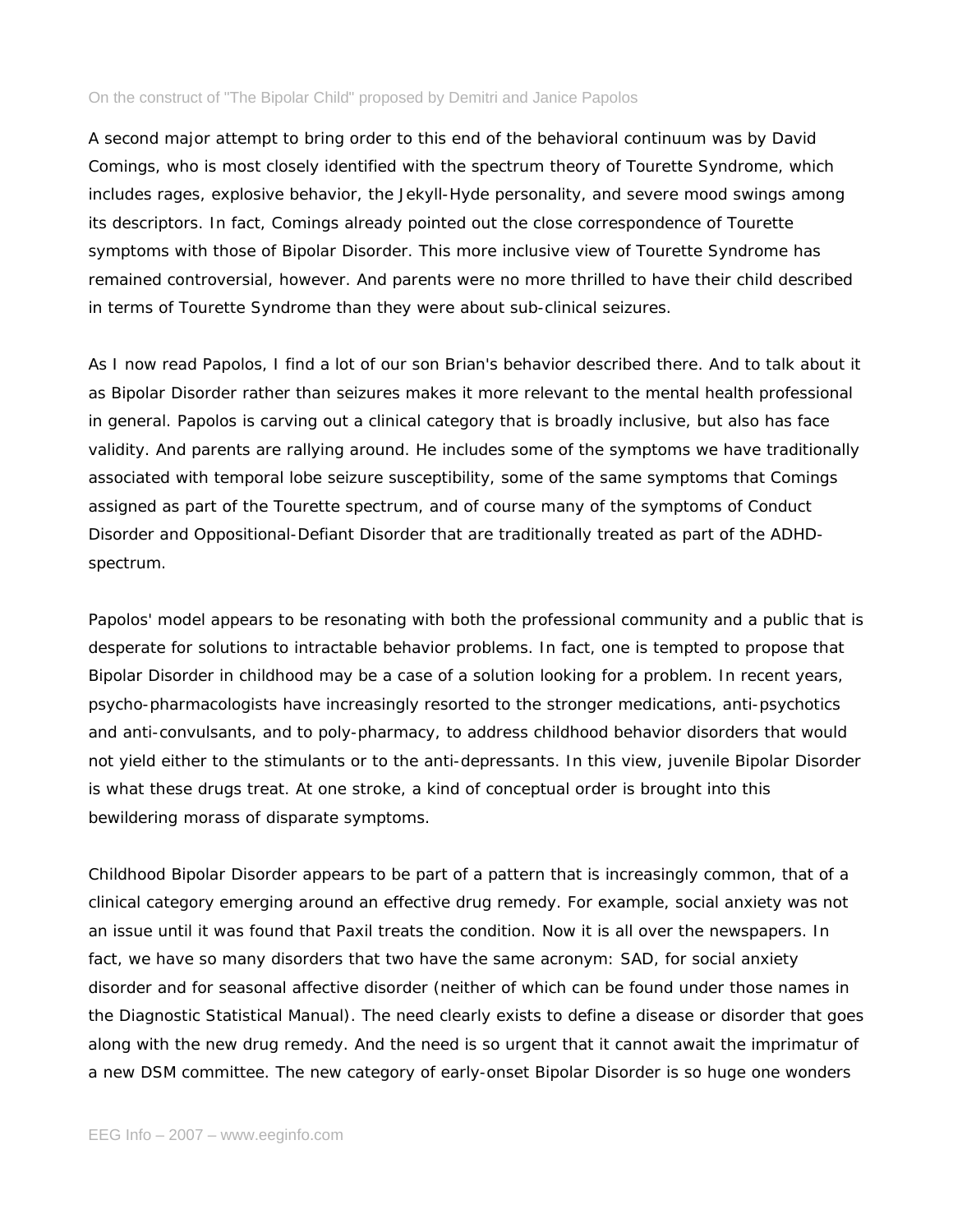how it could have been missed for so long. This illustrates another pattern, namely the fact that certain mental health problems really don't get acknowledged until a solution is in sight. How many years has Papolos thought about Bipolar Disorder in this way? It's not clear, but what makes this conceptualization important right now is the existence of Zyprexa and Risperdal, of Depakote and Neurontin, as a means to address these conditions. It is also possible, of course, that it was the drug efficacy itself that compelled a search for the new conceptual unity.

In any event, juvenile Bipolar Disorder is what these drugs treat. This just replicates what happened in the 1960s with regard to adult or end-stage Bipolar Disorder. If it was Bipolar Disorder then lithium treated it, and if lithium treated it, it was Bipolar Disorder. (Rocks date fossils; fossils date rocks.) Even more significantly, there was never any mention of all the children who were mis-medicated with Ritalin until an alternative was available for those children. Now it is possible to talk about it. And of course the numbers are huge. Papolos estimates up to a third of children labeled ADHD are candidates for Bipolar Disorder; Biederman has published data around 20% just for bipolar alone - not to mention the antidepressant-responders, which are also numerous.

The Papolos treatment of Bipolar Disorder has a sense of urgency about it. The authors, husband and wife, have for a long time had to deal with desperate families. But the suspicion arises that a lot of this problem may be relatively recent in origin, and may even be medication-induced. Papolos points out that both stimulants and anti-depressants can stimulate these behaviors, and what may have started out as an apparently benign case of ADD can with casual (but typical) administration of a stimulant or antidepressant metamorphose into a raging pathology that can be tricky to manage.

Let us acknowledge that the new drugs will be a godsend to many of the parents struggling with these children, just as Tegretol was for our son Brian. However, these parents should have even more reason to consider Neurofeedback as a complementary modality than the parents of the Ritalin kids. Increasingly, it is recognized that pharmacological approaches need to be tailored for different neuromodulator systems in these complex disorders. So a child will inevitably be multiply-medicated, and these medications will have to be continually adjusted. Not a pleasant prospect, when the alternative is straight-forward brain-training.

We of course have been confounded by the same behavioral continuum, and have tried to make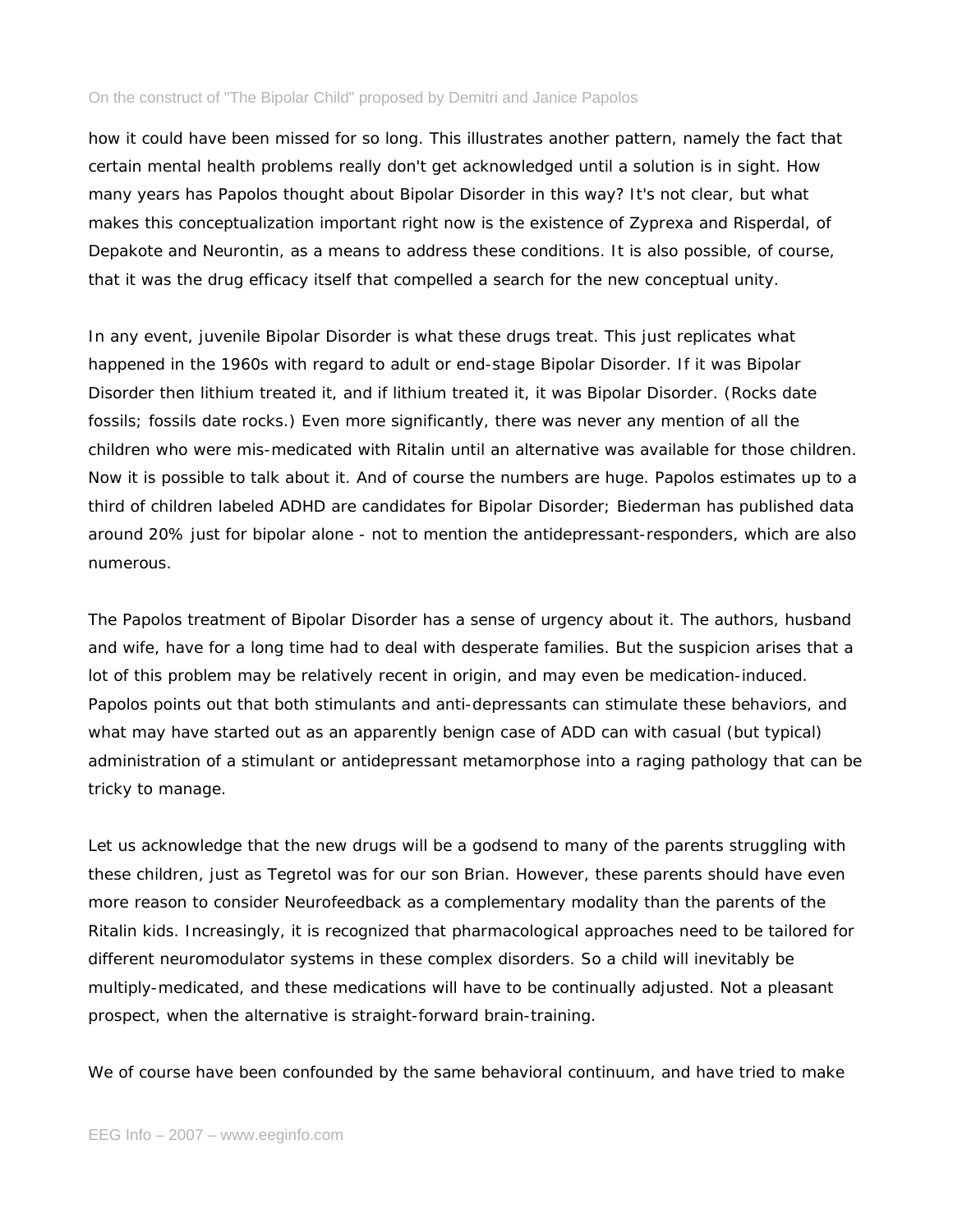sense of this in the context of Neurofeedback protocols. Our classification parallels that of Emory and Suffin. These authors have been able - through quantitative characterization of the EEG - to segregate these populations into those that are appropriately addressed with stimulants, those that respond to anti-depressants, and those which yield to anti-convulsants and lithium. The bipolar children fall into the latter category.

We consider primarily the arousal continuum, and have developed protocols that essentially normalize the arousal curve much as stimulants or anti-depressants do. For this strategy to work, the person has to be characterizable in terms of a particular pattern of arousal function. In other words, that pattern must be predictably stable. But then there is the entire realm of what we call instabilities, where the brain is susceptible, for one reason or another, to sudden changes in state. Whether such instabilities are thought of as seizure-like, or as more fundamentally mood instabilities, is probably beside the point. The distinction respects the niceties of the professional categories, neurology and psychiatry, but is otherwise benignly irrelevant.

We have reason to be pleased that the Papolos model of childhood Bipolar Disorder is coming to be accepted where the Murray and Comings models were not. Papolos is really (unintentionally) preparing the ground for the acceptance of the instability model - the assertion that instability is the core issue in all of these symptoms, irrespective of what system they impact - arousal, attention, affect, pain, immune system, appetite, glucose regulation, etc. The Papolos treatment is therefore an excellent springboard to our general instability model.

Bipolar Disorder is simply a shorthand descriptor for a certain kind of brain instability, and Neurofeedback is fundamentally a strategy for enhancing brain stability. It rewards the maintenance of continuity in brain state. This accounts for its efficacy in all those conditions for which anti-convulsants have been historically prescribed: seizures, migraines, mania, Bipolar Disorder, schizophrenia, Landau-Kleffner syndrome, and trigeminal neuralgia.

Neurofeedback compares favorably in terms of research history to the use of anti-psychotics and anti-convulsants (in combination) with young children. It is now our turn to ask, where are the controlled studies on such poly-pharmacy? What are the long-term outcomes? We, on the other hand, can point to a thirty-year history of research on Neurofeedback with no negative findings for seizure-like phenomena. Contrast that with the state of research on anti-depressants in children, where only a single study has thus far even hinted at a positive outcome among children.